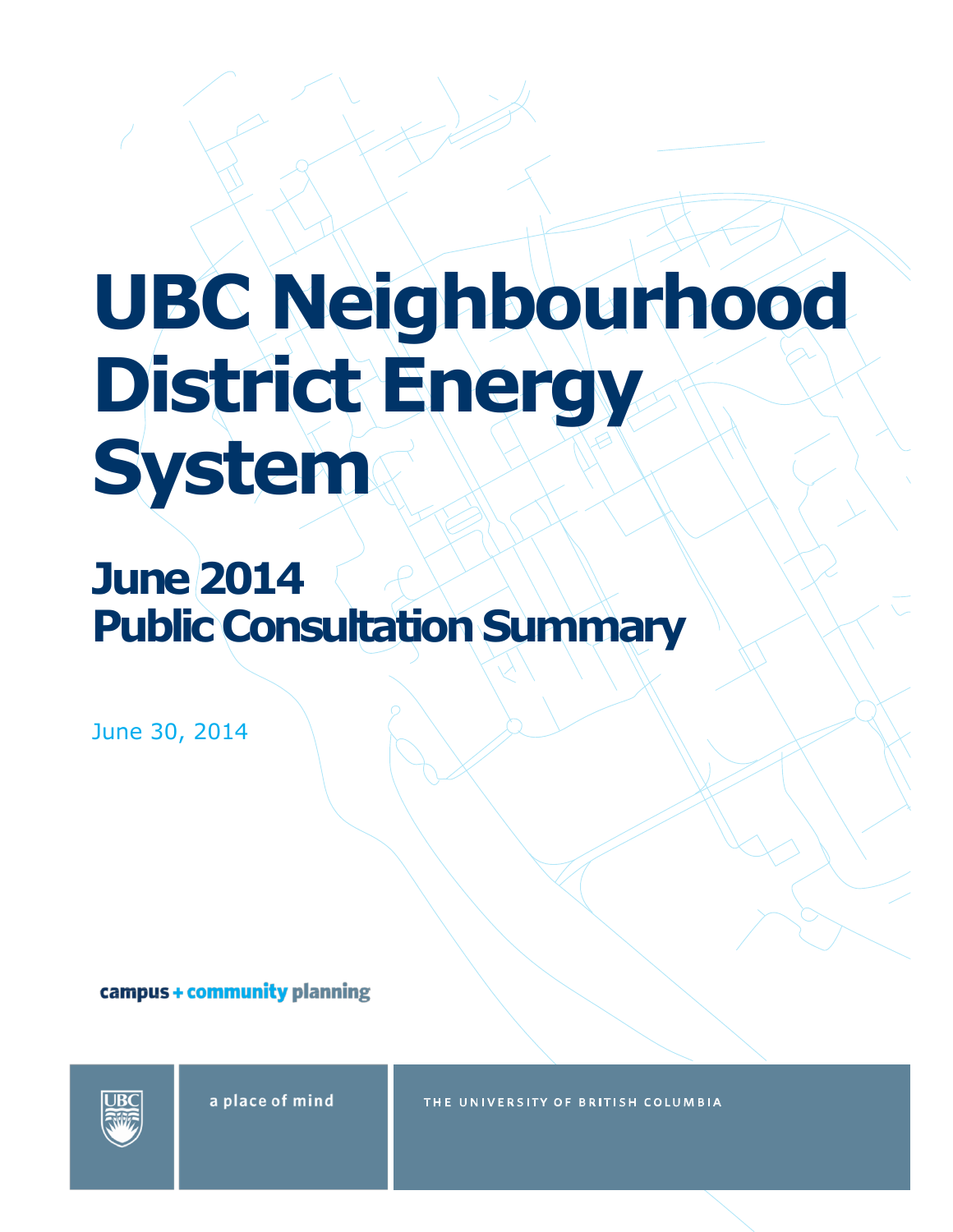#### **Table of Contents**

| 4. Public Notification & Stakeholder Engagement4 |  |
|--------------------------------------------------|--|
|                                                  |  |
|                                                  |  |
|                                                  |  |
|                                                  |  |
|                                                  |  |
|                                                  |  |
|                                                  |  |
|                                                  |  |
|                                                  |  |
|                                                  |  |
|                                                  |  |
|                                                  |  |
|                                                  |  |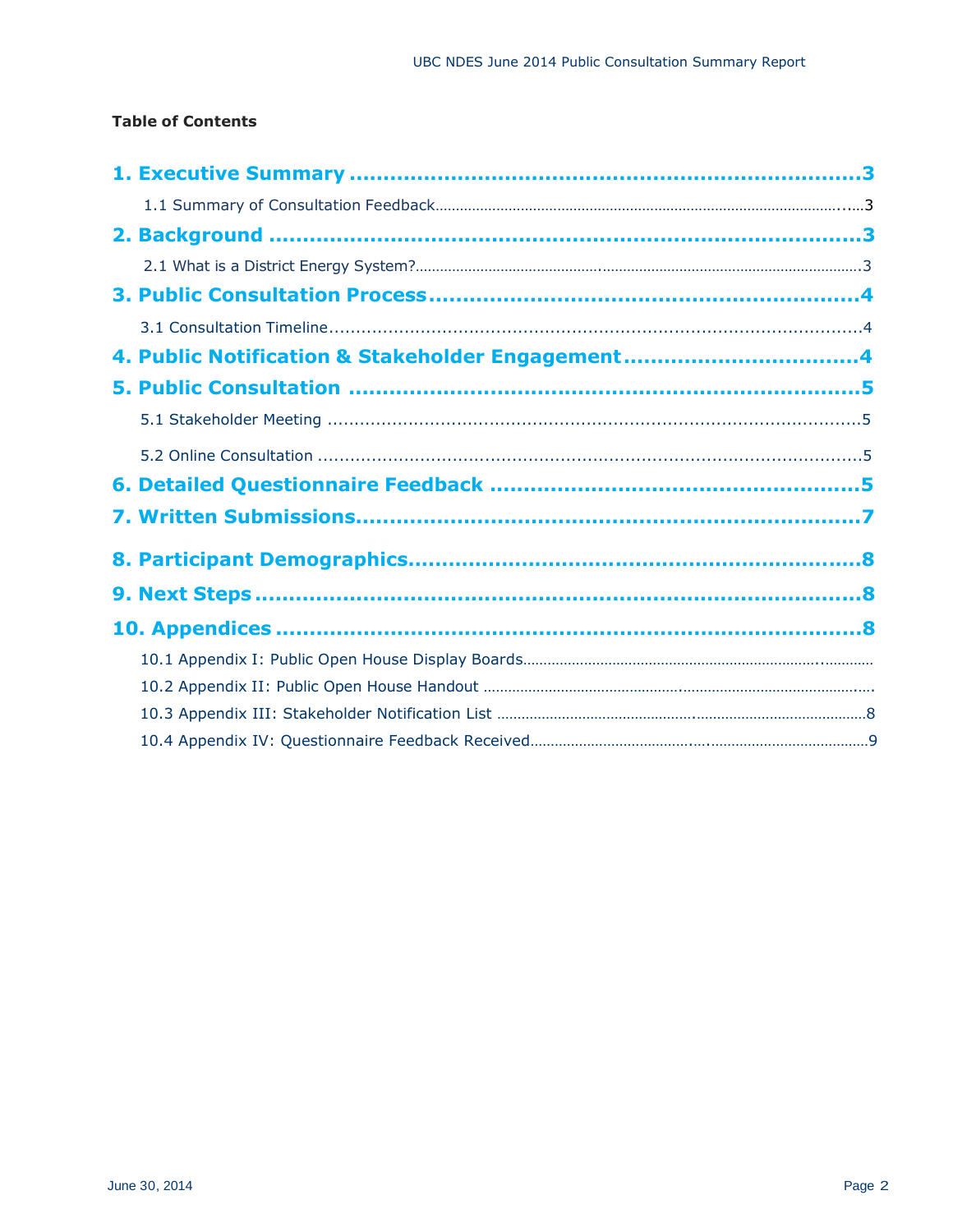### **1. Executive Summary**

This report provides a summary of what was heard during the June 24 stakeholder meeting and June 25 public consultation on the UBC Neighbourhood District Energy System (NDES). Background information on the development of the plan, information on the consultation process, public and stakeholder engagement and notification, as well as detailed results of public consultation are presented in the sections that follow. Campus + Community Planning (C+CP) provided notification of this public consultation opportunity to **over 40,414** contacts through advertising and outreach activities. As a result of the outreach activities, we had:

- **9** invitees attended the Stakeholder Meeting held Tuesday, June 24, 2014.
- A total of **15** people attended the Public Open House held Wednesday, June 25, 2014.
- **59** unique page views to the Neighbourhood District Energy System pages on C+CP website
- 130 unique page views to the C+CP event calendar

Consultation participation numbers were as follows:

**11** questionnaires were taken (**5** online and **6** in-person)

#### **1.1 Summary of Consultation Feedback**

In terms of the material provided during the consultation phase, the majority of respondents felt the information gave them a better understanding of the UBC Neighbourhood District Energy System and the project goals.

The information most requested from the feedback forms was the costs of the project and comparisons to other systems, such as electric, ambient and solar and some respondents expressed concern about mandatory connection of future buildings to the NDES. Many respondents recognized the NDES as a tangible solution to reducing greenhouse gas emissions and meeting sustainability goals. Conversely, the same number of participants also responded that the benefits were unclear.

There was not a unanimous trend from participants on the appearance of the Temporary Energy Centre (TEC), though the marginal preference was to blend it into the natural landscape.

Key themes from the stakeholder meeting include location of the TEC's and permanent facility, the opportunity for sub-metering, rate structure and comparison to the market, existing building compatibility for tie-in, and timing of connection to TRIUMF.

Detailed questionnaire results, demographics, participation and notification numbers are provided in Sections 4, 6 and 8 of this report.

### **2. Background**

As part of its commitment to sustainability, the University of British Columbia seeking approval from the British Columbia Utilities Commission for the implementation of a Neighbourhood District Energy System (NDES) to provide space heating and domestic hot water to new developments on UBC land. The objective of the NDES is to provide low-carbon energy to UBC residential neighbourhoods, including Wesbrook Place, East Campus, Acadia and Stadium. The NDES will also support UBC's goals to reduce greenhouse gas emissions and create a sustainable live-work-learn community.

If the project is approved, the preferred energy source will be the utilization of waste heat from TRIUMF's cooling towers as the most effective way of providing the GHG reductions needed. Potential synergies between the NDES and the Academic District Energy System will also be explored in future phases, including possible research and educational opportunities that are consistent with UBC's goals for the Campus as a Living Lab.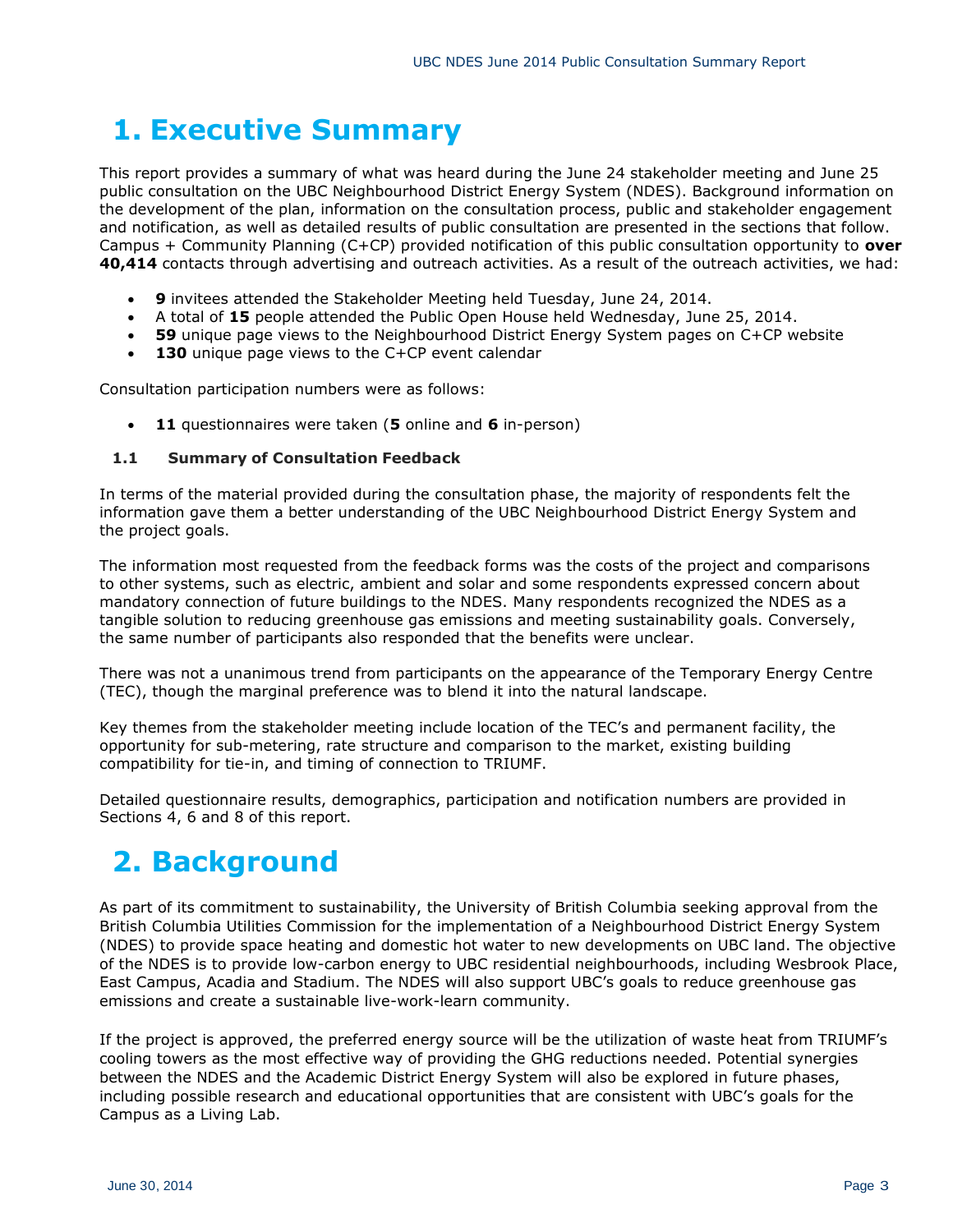#### **2.1 What is a District Energy System?**

A district energy system is a way of sharing energy efficiently across a community. The System uses a central energy plant to product hot water, which is then distributed through an underground piping network to heat exchangers located in each building. The heat exchangers, in turn, provide space heating and domestic hot water for residents. Once the fluid has cooled it returns to the central energy plan to be reheated and recirculated. A district energy system has the ability to use a variety of alternative energy sources including biomass, GeoExchange, solar and waste heat recovery and can help UBC meet its GHG emission reduction targets.

### **3. Public Consultation Process**

A **stakeholder meeting was held on June 24** with members of the UBC community, which included an overview and status update of the project presented by UBC and Corix. The material presented was the same information provided in the Open House boards, and stakeholders were also given a handout with the same details. During the meeting, there was an open Q+A/discussion session and attendees were given a feedback form and invited to the Open House. In addition to the stakeholder meeting, a **public open house was held on June 25**. Open houses are an important way to provide information to the public regarding a new opportunity that will affect the campus community. The public was offered both online and in-person opportunities to provide an early identification on questions and concerns as they relate to the NDES.

#### **3.1 Consultation Timeline**

The first UBC Neighbourhood District Energy System Project Open House was held on November 26, 2013 in order to provide information about district energy, and the proposed project and timeline.

The second UBC Neighbourhood District Energy System Project Open House was held on June 25, 2014. The purpose of this consultation was to present more detail about the first phase of the project and gather additional input from stakeholders and the public.

UBC and Corix are committed to a program of community and stakeholder communication and consultation throughout the phases of the project, and will continue to gather input through stakeholder meetings, open houses and web based feedback.

### **4. Public Notification and Stakeholder Engagement**

Key stakeholders were identified in order to deliver the information presented to a broad audience and provide communication tools to assist with information distribution to their networks. They include students, campus residents and student residences.

C+CP provided notification of the June  $16<sup>th</sup>$  to June  $29<sup>th</sup>$  public consultation period to over **40,414** contacts through advertising, email, in-person meetings and stakeholder outreach.

In addition to email invites for the stakeholder meeting (see Appendix III for the full list of stakeholder groups), notification was provided through the following print advertisements and online channels:

- 15 community stakeholders invited to the June 24 stakeholder meeting
- Vancouver Courier June 13 and June 20 editions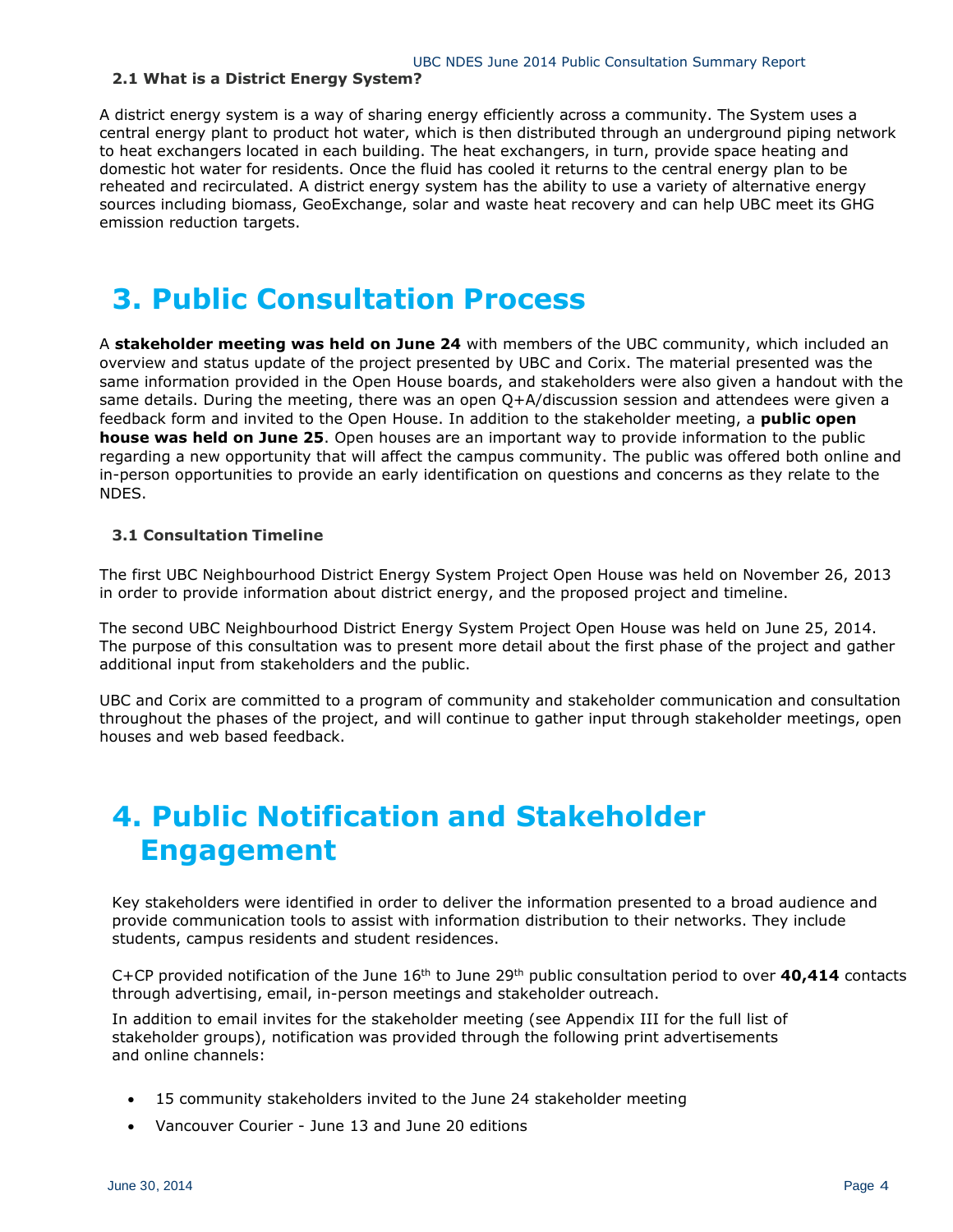- The Ubyssey, online publication during the period of June 16-29 (circ 12,000; online: over 115,000 unique page views per month and over 65,000 unique visitors)
- The Campus Resident on June 16 (circ 10,650)
- The UNA e-newsletter June 10, 17 and 24. The UNA publishes a weekly email newsletter, each Thursday, which has over 2,000 subscribers
- The C+CP event calendar (130 unique page views)
- Campus digital signage from June  $16<sup>th</sup>$  to June 29<sup>th</sup> (12,000 impressions)
- Neighbourhood District Energy System pages on C+CP website (59 unique page views)
- Posts to C+CP Twitter account throughout the public consultation period (over 1500 followers)
- C+CP e-newsletter in June (circ 2,060)

### **5. Public Consultation**

Public consultation included online consultation from June 16 to June 29, in addition to a Stakeholder meeting held on June 24 and a Public Open House held on June 25. During this phase:

**11** questionnaires were taken (**5** online and **6** in-person)

Copies of the information presented at the Stakeholder meeting and Public Open House, and the questionnaire are provided in Appendices I and II.

#### **5.1 Stakeholder Meeting**

A stakeholder meeting was held on June 24 with members of the UBC community. During the meeting, UBC and Corix presented an overview and status update of the project, and stakeholders were invited to participate in an open Q+A/discussion session. The material presented during the meeting is the same information provided in the Open House boards, and stakeholders were given the same feedback form available during the online consultation and Open House. A summary of the key themes discussed during the meeting are below:

#### **1. Location of the facilities**

Participants were interested in the location of the temporary facilities and their proximity to neighbourhoods, as well as the permanent facility location relative to the TRIUMF energy source.

#### **2. Opportunity for sub-metering**

Participants expressed interest in sub-metering for new development. People felt that if individual suite owners were accountable for their own heat and hot water costs, it would be fairer and owners would be incented to consume less.

#### **3. Rates**

Participants were interested in the rate structure and how rates would be held at competitive rates at different stages of development.

#### **4. Existing building compatibility**

Participants wondered about existing buildings and which might be suitable for hook-in to the District Energy System.

#### **5. Timing**

Participants asked about the timeline for the permanent facility and hook-in to TRIUMF, and what the alternate energy source would be during the interim period.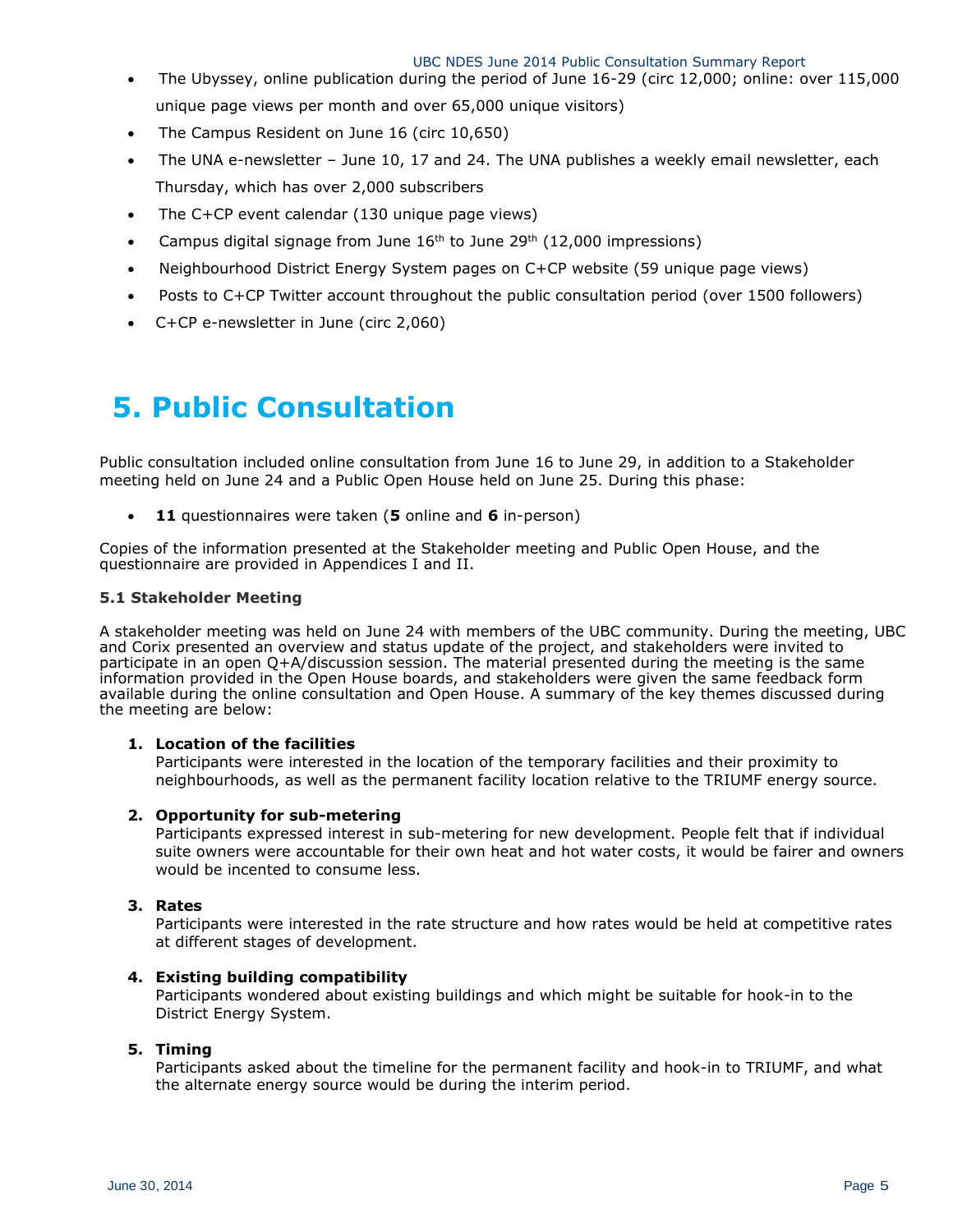#### **5.2 Online Consultation – June 16-29, 2014**

As part of the online consultation period from June 16 to 29, the C+CP website provided the same information as was available at the Stakeholder Meeting and Public Open House on June 24 and 25, respectively. The web content was posted to the C+CP website, and the link to the online questionnaire was also posted to the Public Consultation page. The online questionnaire included links to the relevant supporting information on the Campus + Community Planning website. The online questionnaire included the same set of questions as those asked at the stakeholder meeting and public open house.

### **6. Detailed Questionnaire Feedback**

Below is the detailed feedback received from the 5 questions in the questionnaire. The total number of participants is 11.

Question 1. Does the material presented give you a better understanding of the UBC Neighbourhood District Energy System (NDES) and the project goals? If No, why not?

| Comments                                  | No of<br>references |
|-------------------------------------------|---------------------|
| Yes                                       |                     |
| No, need more information on<br>economics |                     |

Question 2. Are there any topics we have covered that you would like to learn more about? If Yes, please identify which topics.

| Comments                                                                                    | No of<br>references |
|---------------------------------------------------------------------------------------------|---------------------|
| More details on technology used                                                             |                     |
| More information on total budget<br>and costs                                               |                     |
| Comparison to other systems,<br>such as ambient, electric or solar<br>and Business as Usual | 2                   |
| More details on timing,<br>connection to and future of<br><b>TRIUMF</b>                     |                     |
| N٥                                                                                          |                     |

Question 3. Do you have any concerns or comments about the proposed project? If Yes, please identify your concerns or comments.

| Comments                                      | No of<br>references |
|-----------------------------------------------|---------------------|
| Benefits need to be explained<br>more clearly |                     |
| Concern for mandatory<br>connection           |                     |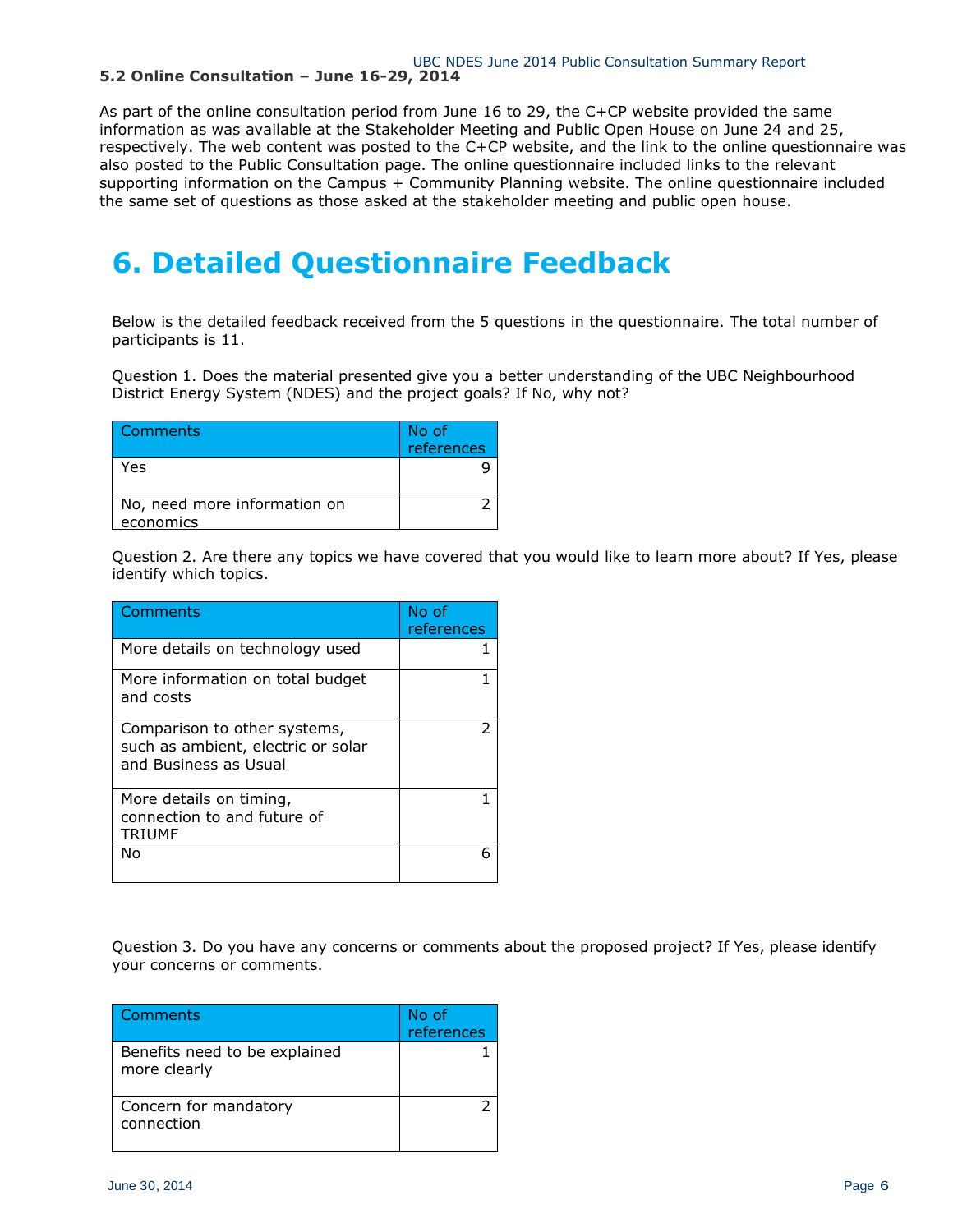|                                                                                            | ------ |
|--------------------------------------------------------------------------------------------|--------|
| Costs need to be detailed / will<br>initial higher costs be passed on<br>to customers?     |        |
| Provide information on back-up                                                             |        |
| system in the event of a break<br>down                                                     |        |
| Justification for not connecting to<br>TRIUMF until (approx.) 2024                         |        |
| Possibility of organic waste based<br>bio-digestion as a future<br>component of the system |        |
| Concern that lease payments<br>won't be to the UNA for the TEC<br>land use                 |        |
| N٥                                                                                         |        |

Question 4. What do you think is the greatest benefit that the NDES could bring to the residential community at UBC?

| Comments                                                             | No of<br>references |
|----------------------------------------------------------------------|---------------------|
| Tangible way of meeting                                              |                     |
| sustainability goals / reduced                                       |                     |
| <b>GHG</b> emissions                                                 |                     |
| Users do not have to worry about<br>infrastructure replacement costs |                     |
| Benefits unclear                                                     |                     |
|                                                                      |                     |

Question 5. Do you prefer the West Temporary Energy Centre (TEC) to A) be displayed prominently as a landmark feature or B) blended into the surrounding natural landscape? Do you have any other suggestions or comments about the appearance of the TEC?

| Comments                          | No of<br>references |
|-----------------------------------|---------------------|
| A) Prominent landmark             |                     |
| B) Blended into natural landscape | 3                   |
| Underground or within a building  | フ                   |
| Tea kettle                        |                     |
| Opportunity for public art        |                     |

### **7. Written Submissions**

One email submission from the University Neighbourhood Association was received during the public consultation period with additional questions and concerns about the NDES project, including:

- Mandatory or voluntary connection of future buildings to the NDES
- Ownership of Corix
- Retrofit costs and benefits for existing buildings currently heating with electric baseboards
- Connection to TRIUMF earlier than 2024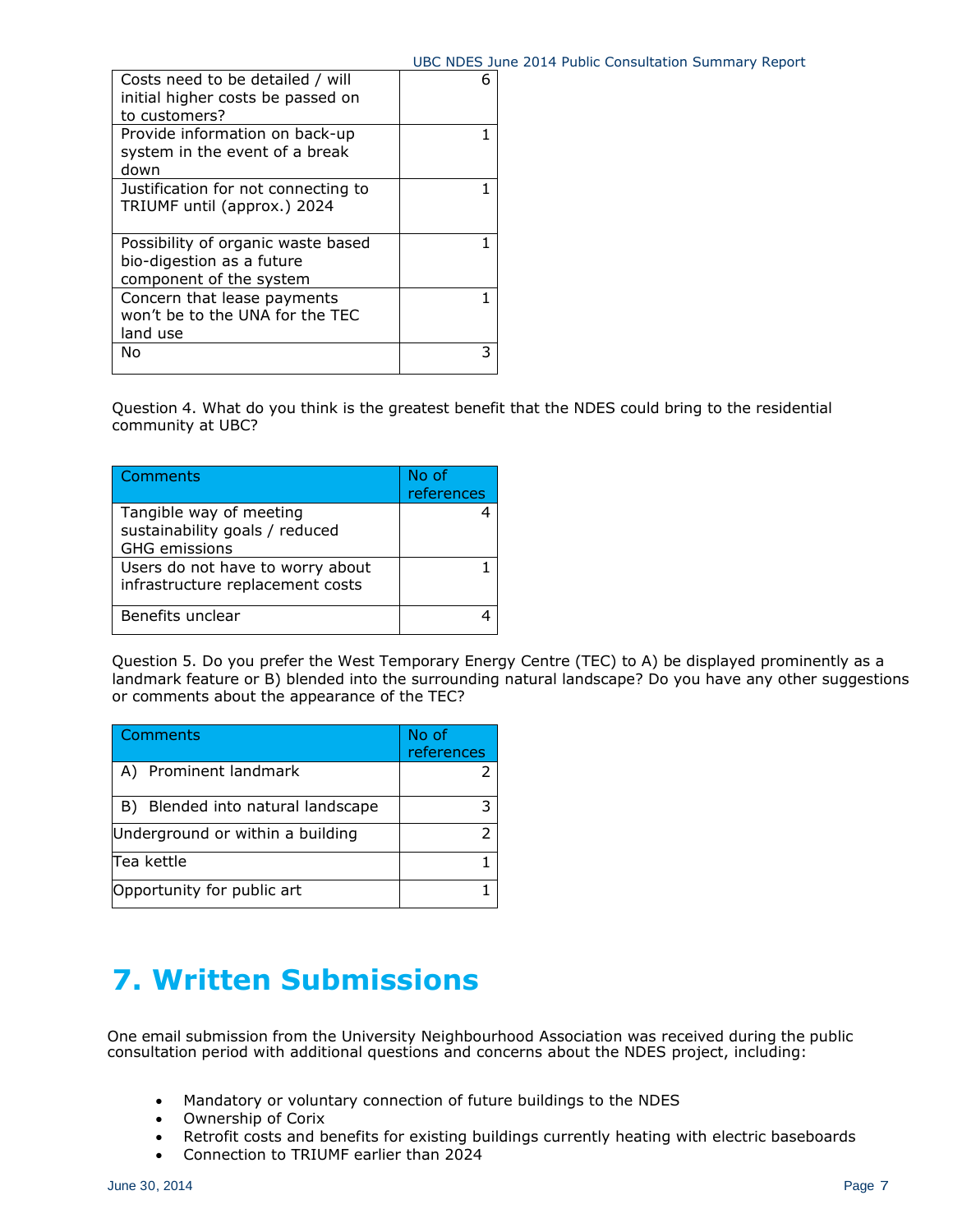- Appearance and location of the Temporary Energy Centre (TEC)
- NDES vs. hot water metering vs. utilization of current UBC Academic District Energy System (ADES)
- NDES servicing of UEL and Musqueam Block F neighbourhoods

### **8. Participant Demographics**

Participant demographics are calculated at 11, the total number of participants.

| What is your primary affiliation with<br>UBC? | Count |
|-----------------------------------------------|-------|
| Resident                                      |       |
| <b>UNA</b>                                    |       |
| Alumni                                        |       |
| Student                                       |       |
| Other                                         |       |

| Where do you live? | Count |
|--------------------|-------|
| <b>UBC</b>         |       |
| Other              |       |

### **9. Next Steps**

UBC and Corix will be consulting with members of the community during all phases of the project. Another public consultation event will be planned if and when the project is approved and moves to Phase 2.

In addition, UBC and Corix plan to attend the UNA's board meeting on July 8 to review the Consultation Summary Report and address questions.

### **10. Appendices**

#### **10.1 Appendix I: Public Open House Display Boards (Attachment)**

#### **10.2 Appendix II: Public Open House Handout (Attachment)**

#### **10.3 Appendix III: Stakeholder Notification List**

|                | University Endowment Lands            |
|----------------|---------------------------------------|
| っ              | University Neighbourhood Association  |
| $\overline{3}$ | <b>UBC Alma Mater Society</b>         |
|                | <b>UBC Graduate Students' Society</b> |
| 5              | Vancouver School Board                |
| 6              | <b>TRIUMF</b>                         |
|                | First Nations Musqueam band           |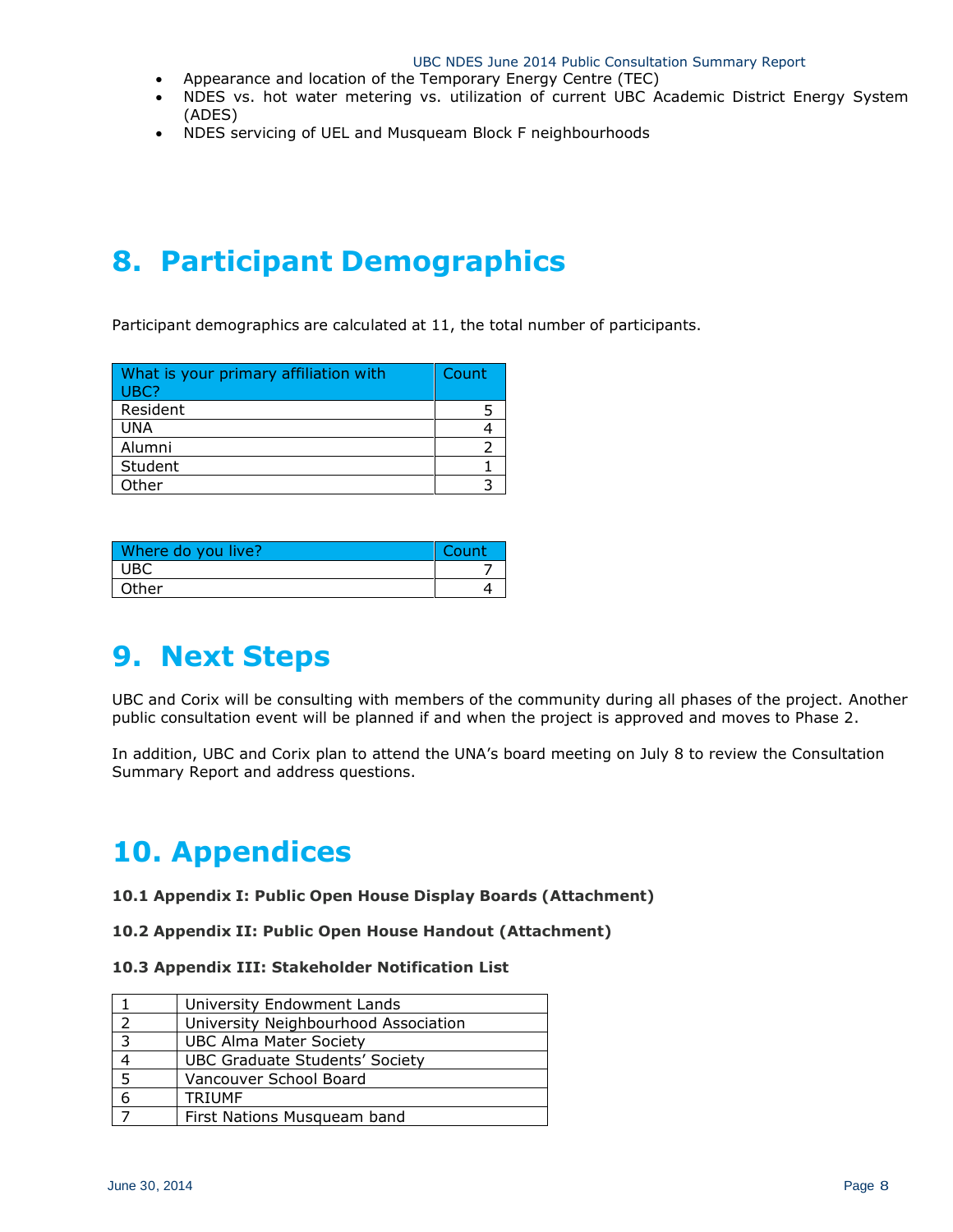#### **10.4 Appendix IV: Questionnaire Feedback Received**

Question 1. Does the material presented give you a better understanding of the UBC Neighbourhood District Energy System (NDES) and the project goals? If No, why not?

There was no presentation of the economics - only a verbal statement from CORIX that Strata energy costs would be equivalent to today's costs. No detail provided - was referred to BCUC submission to be made in July.

The is hardly any information presented. This presents a concept. There is nothing here that lets the public understand the detailed merits/demerits of the system. This is a blue sky presentation asking for public support without enough information to give the public the chance to properly evaluate its worth.

Question 2. Are there any topics we have covered that you would like to learn more about? If Yes, please identify which topics.

More details on the technology involved.

Comparison to electric-only system per building, sub-metered? Why not UBC's own system? Why a 2<sup>nd</sup> one?

I don't get the information of total budget about this project.

How is this better than individual smaller systems in each building as each building still needs a heat exchanger and a water distribution system ? Benefits are very very nebolous ! Will you pay UNA a lease payment for the TEC situated on UNA land for 10 years ? If so, how much is it ? Why is this better, for GHG, the environment and/or stratas than a sub-metered building where both water, gas and/or electricity is sub-metered by unit ? Isn't this were the real savings lie i.e. in less consumption on often vacant or unoccupied units or by using less water or heat intentionally ? Why not connect to Triumf right now ? Why wait 10 years to 2024 ? Why does UBS not mandate solar panels on each building say 10% of unit size so that a 1000 sq ft condo has at least 100 sq ft solar panel on roof or building ? Why is there no proof anywhere of specific buildings to show true GHG or energy savings ? it all looks like too much make-belief to me as NO existing DE systems were shown that actually saved money besides somewhat reduced infrastructure investments per building.

Amount TRIMUF contributes to overall heating - seasonally and annually. Length of time boilers are required before TRIMUF heat can be harvested. Why hot water system is used instead of ambient system - ambient is much more flexible. What is the rate structure and what are the rates? Overall infrastructure cost and how the money is recouped. What are the details of the agreement with Corix? Short term GHG implications of DES vs BAU. Long term GHG implications of DES vs BAU. Short term rate implications of DES vs BAU. Long term rate implications of DES vs BAU. Other ways to achieve GHG reductions. Other ways TRIUMF heat could be used at less cost. TRIUMF long term plans - will they shut down?

Question 3. Do you have any concerns or comments about the proposed project? If Yes, please identify your concerns or comments.

The fee won't be effect on strata of old building

Initial development cost will be high. Is this going to be passed back to the residences? Especially when the initial users are small in number.

Overall benefits very unclear. Forced utility? Is this Cuba? Costs very nebulous and likely not lower. I have concerns where is the money from, especially the construction fees and utilities fees. What's the back-up system if the central energy system break down?

How is this better than individual smaller systems in each building as each building still needs a heat exchanger and a water distribution system ? Benefits are very very nebolous ! Will you pay UNA a lease payment for the TEC situated on UNA land for 10 years ? If so, how much is it ? Why is this better, for GHG, the environment and/or stratas than a sub-metered building where both water, gas and/or electricity is sub-metered by unit ? Isn't this were the real savings lie i.e. in less consumption on often vacant or unoccupied units or by using less water or heat intentionally ? Why not connect to Triumf right now ? Why wait 10 years to 2024 ? Why does UBS not mandate solar panels on each building say 10% of unit size so that a 1000 sq ft condo has at least 100 sq ft solar panel on roof or building ? Why is there no proof anywhere of specific buildings to show true GHG or energy savings ? it all looks like too much make-belief to me as NO existing DE systems were shown that actually saved money besides somewhat reduced infrastructure investments per building.